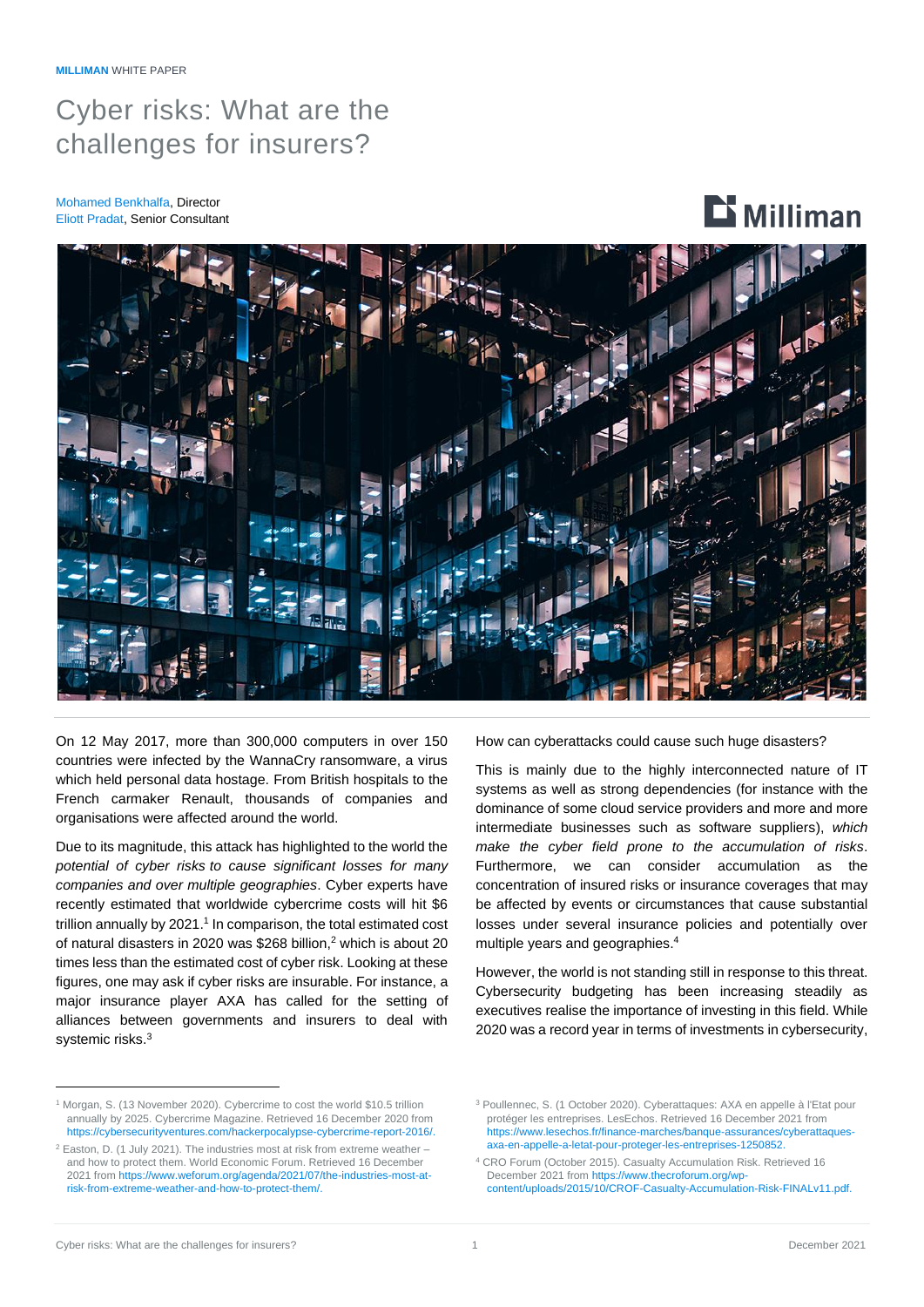with almost \$8 billion committed globally, <sup>5</sup> 2021 should outpace this record amount and investments should keep growing. Indeed, most companies still have unprotected data, and poor cybersecurity practices in place while they are handling more data, and with a level of remote working which has reached unprecedented levels following the COVID-19 pandemic.

## **Where are the insurers in all of this?**

As with any other business, cyber insurance solutions are designed to help policyholders better manage their risks, secure their growth and help them expand and play an important role in risk prevention. Insurance can be used to mitigate cyber risks but, as discussed in this document, *several challenges remain open in order to achieve a secure and mature insurance system for this emerging risk*.

## First, what is covered by cyber insurance?

Cyber insurance policies include three types of covers:

- Crisis management, which deals with emergency measures but also the cost of managing the crisis and complying with data protection regulations.
- First-party coverage, which concerns costs incurred by the policyholder following the attack like data recovery, ransom payment (which is currently under legislation review in France) or business interruption.
- Third-party coverage, which provides liability coverage for businesses when a data breach occurs on a third party's network or systems. For example, it includes coverage for lawyers' fees or penalty costs related to the data breach of laws.

#### … and the current state of cyber insurance in the world?

Sources such as Globaldata suggest that cyber insurance premiums will see double-digit growth, with a forecast of more than \$20 billion by 2025. However, these figures are still relatively low in comparison with the potential losses mentioned above for cyber risks.



**FIGURE 1: GLOBAL CYBER INSURANCE MARKET (\$ BILLIONS)**



Source: Globaldata.

While the economic cost of cyber-crime in 2020 was around \$1 trillion, <sup>6</sup> S&P notes that, over the same time period, less than \$5 billion in damages were insured (*implying a coverage ratio of less than 1%*). Given the premiums forecast, this ratio will remain relatively low with significant differences between companies. Small and medium-sized companies are less insured than the largest companies. <sup>7</sup> As a comparison, natural disasters caused overall losses of more than \$5,200 billion since 1980, of which "only" 72% were uninsured losses.<sup>8</sup>

Moreover, quite significant discrepancies can be observed in terms of offers across the world. The significant players in cyber insurance are based in the United States and Great Britain (such as AIG, CHUBB, AXIS and Liberty Mutual) and, in that context, the resilience of European players can be questioned.<sup>9</sup>

#### A double risk for insurers

In case of a cyber event, policyholders will logically turn to their insurers to be compensated for the losses they have suffered. But what happens if their insurers are also impacted and cannot provide services for an indefinite period? What would be the consequences for the policyholders of not receiving their payments on time? Consequences could be disastrous and negative impacts could spread among businesses.

When it comes to cyber risks, *insurers, like their policyholders, are exposed to cyberattacks, especially because insurers possess large amounts of personal information*. This threat represents the insurer's own cyber risk and is accounted as one of its main adverse likely scenarios in terms of operational risk.

<sup>7</sup> L'AMRAE (26 May 2021). L'AMRAE éclaire la cyber-assurance avec son étude Lucy. CIO. Retrieved 16 December 2021 fro[m https://www.cio-](https://www.cio-online.com/actualites/lire-l-amrae-eclaire-la-cyber-assurance-avec-son-etude-lucy-13199.html)

[online.com/actualites/lire-l-amrae-eclaire-la-cyber-assurance-avec-son-etude](https://www.cio-online.com/actualites/lire-l-amrae-eclaire-la-cyber-assurance-avec-son-etude-lucy-13199.html)[lucy-13199.html.](https://www.cio-online.com/actualites/lire-l-amrae-eclaire-la-cyber-assurance-avec-son-etude-lucy-13199.html)

<sup>5</sup> Crunchbase. Report: The Rise Of Global Cybersecurity Venture Funding. Retrieved 16 December 2021 from [https://about.crunchbase.com/cybersecurity-research-report-2021/.](https://about.crunchbase.com/cybersecurity-research-report-2021/)

<sup>6</sup> Ramasubramanian, S. (7 December 2020). Cybercrime could cost the world almost \$1 trillion in 2020, McAfee says. The Hindu. Retrieved 16 December 2021 fro[m https://www.thehindu.com/sci-tech/technology/cybercrime-could](https://www.thehindu.com/sci-tech/technology/cybercrime-could-cost-the-world-almost-1-trillion/article33269047.ece)[cost-the-world-almost-1-trillion/article33269047.ece.](https://www.thehindu.com/sci-tech/technology/cybercrime-could-cost-the-world-almost-1-trillion/article33269047.ece)

<sup>8</sup> Munich Re. Risks posed by natural disasters. Retrieved 16 December 2021 from [https://www.munichre.com/en/risks/natural-disasters-losses-are-trending](https://www.munichre.com/en/risks/natural-disasters-losses-are-trending-upwards.html)[upwards.html.](https://www.munichre.com/en/risks/natural-disasters-losses-are-trending-upwards.html)

<sup>9</sup> French National Assembly (2021). Rapport: La cyber-assurance. Retrieved 16 December 2021 fro[m https://www.lassuranceenmouvement.com/wp](https://www.lassuranceenmouvement.com/wp-content/uploads/2021/10/Rapport_La-Cyber-assurance_Valeria_Faure-Muntian_13102021.pdf)[content/uploads/2021/10/Rapport\\_La-Cyber-assurance\\_Valeria\\_Faure-](https://www.lassuranceenmouvement.com/wp-content/uploads/2021/10/Rapport_La-Cyber-assurance_Valeria_Faure-Muntian_13102021.pdf)[Muntian\\_13102021.pdf.](https://www.lassuranceenmouvement.com/wp-content/uploads/2021/10/Rapport_La-Cyber-assurance_Valeria_Faure-Muntian_13102021.pdf)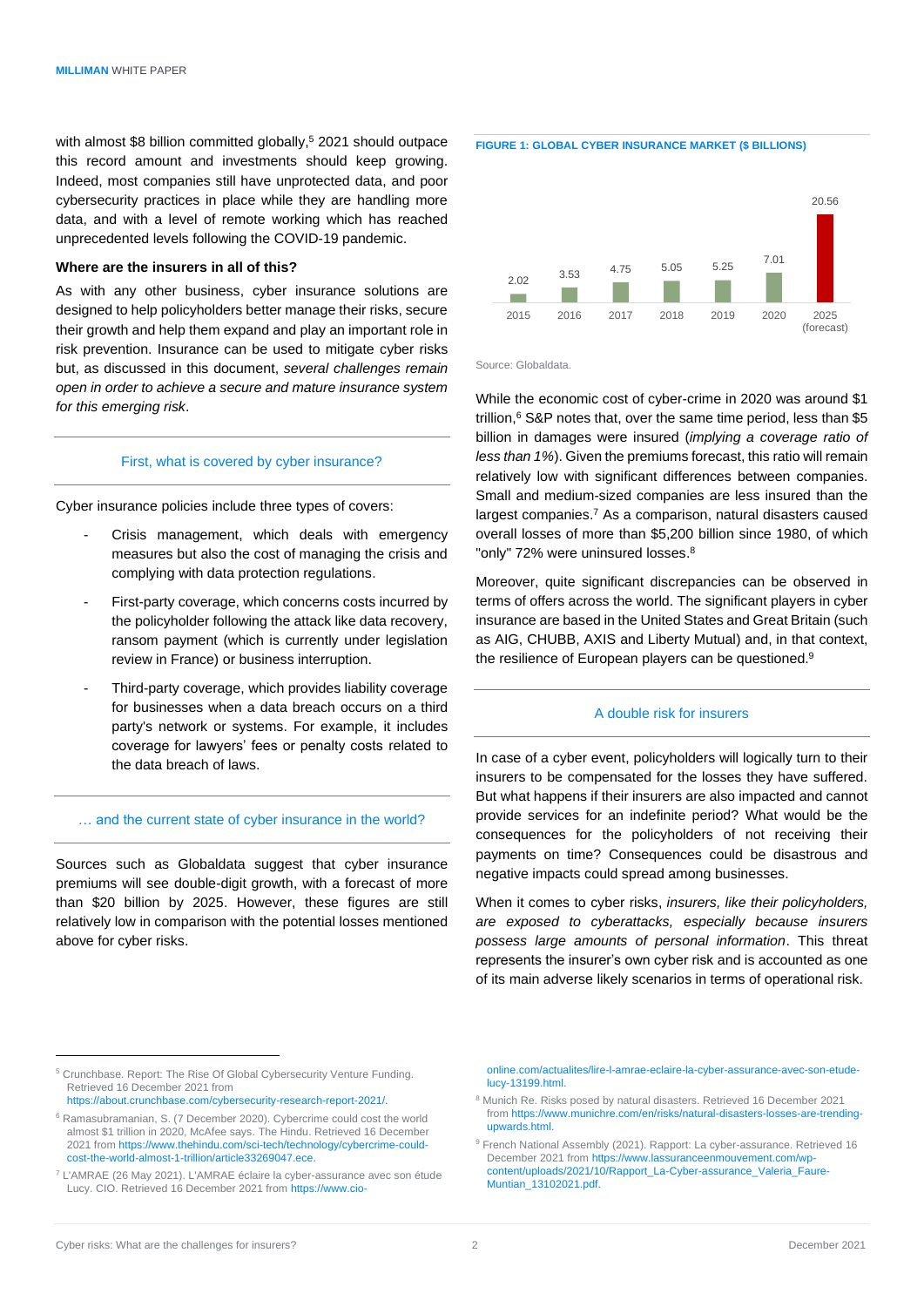## Why do we talk about affirmative and non-affirmative cover?

Besides coverage provided through stand-alone cyber insurance policies, underlying cyber risks might also be covered by other insurance policies which are referred to as nonaffirmative or silent cover.





Source: OECD.

These silent covers represent a real challenge for insurers and amounts at stake could ultimately be much more important than anticipated. For example, cyber analysts have found for two large cyber attacks (Petya and NotPetya) *that nearly 90% of the losses incurred could be attributed to silent covers*. 10

Whereas silent cover is a major concern for insurers because it could represent a significant unexpected risk, it is also a concern for policyholders because the lack of clarity in some standard insurance contractual terms can lead to a misunderstanding about the extent of coverage for cyber risks.

In this context, the Organisation for Economic Co-operation and Development (OECD) mentioned in its report "Encouraging Clarity in Cyber Insurance Coverage" <sup>11</sup> that providing greater transparency on coverage in the insurance contract for cyber risks was one of the most important actions to support the development of the cyber insurance market; even if significant efforts have been made by insurers on the convergence of policies (harmonisation of coverage definitions and exclusions).

From a regulatory perspective, regulators have expanded their consultations and recommendations regarding a better control of the silent cover risks over the last few years. The Prudential Regulatory Authority (PRA) indicated in 2016 that it was concerned about the poor progress made by insurers in dealing with cyber risks. In 2019 it launched a new survey which found that quantitative assessments of non-affirmative risks were still not sufficient except for the most advanced companies conducting detailed analyses. More recently, the European Insurance and Occupational Pensions Authority (EIOPA) concluded, in the report "Understanding Cyber Insurance,"<sup>12</sup> *the need for the European market to go on investing in solutions to quantify non-affirmative exposures (or silent covers)*.

## **What are the solutions to assess silent cover?**

Even if the assessment of silent covers is deemed difficult and complex for insurers, some solutions exist, such as building scenarios and stress testing portfolios. In addition, EIOPA has summarised a list of initiatives to address silent covers: development of risk profiles, revision and standardisation of the wording in insurance contracts, evaluation of losses using surveys, use of realistic disaster scenarios and development of risk assessment guidelines. US insurers have indicated that they will start affirmatively covering or excluding cyber exposures for most of their commercial property and casualty (P&C) policies.

#### The process of modelling cyber losses

As explained in the prior section, the cyber risk exposure is made of affirmative and non-affirmative risks. For the latter, models need to expand to a larger number of business lines and will have to take into account the important uncertainty around the correct estimation of the accumulation risks; these characteristics will not be addressed in this paper.

The following section focusses on the underwriting cyber risks (operational risks are addressed in the section "Other challenges related to cyber risks").

#### **Mapping of risks**

As a first step, risks must be identified, along with definitions and examples to list and illustrate the risks addressed. It is also important to know the typology of risks and for instance the possible types of cyberattacks: phishing, ransomware, spyware, theft of strategic information, distributed denial of services etc.

Therefore, insurers must:

- Assess their exposure through portfolio analysis and lines of business impacted as well as identifying dependencies and interconnections
- Classify risks according to their probability of occurrence and severity (and take into account existing and future mitigation actions)

<sup>&</sup>lt;sup>10</sup> New York State Department of Financial Services (4 February 2021). Cyber Insurance Risk Framework. Retrieved 16 December 2021 from [https://www.dfs.ny.gov/industry\\_guidance/circular\\_letters/cl2021\\_02.](https://www.dfs.ny.gov/industry_guidance/circular_letters/cl2021_02)

<sup>11</sup> OECD (2020). Encouraging Clarity in Cyber Insurance Coverage. Retrieved 16 December 2021 fro[m https://www.oecd.org/finance/insurance/Encouraging-](https://www.oecd.org/finance/insurance/Encouraging-Clarity-in-Cyber-Insurance-Coverage.pdf)[Clarity-in-Cyber-Insurance-Coverage.pdf.](https://www.oecd.org/finance/insurance/Encouraging-Clarity-in-Cyber-Insurance-Coverage.pdf)

<sup>12</sup> EIOPA (2018). Understanding Cyber Insurance – A Structured Dialogue With Insurance Companies. Retrieved 16 December 2021 from [https://www.eiopa.europa.eu/sites/default/files/publications/reports/eiopa\\_unde](https://www.eiopa.europa.eu/sites/default/files/publications/reports/eiopa_understanding_cyber_insurance.pdf) [rstanding\\_cyber\\_insurance.pdf.](https://www.eiopa.europa.eu/sites/default/files/publications/reports/eiopa_understanding_cyber_insurance.pdf)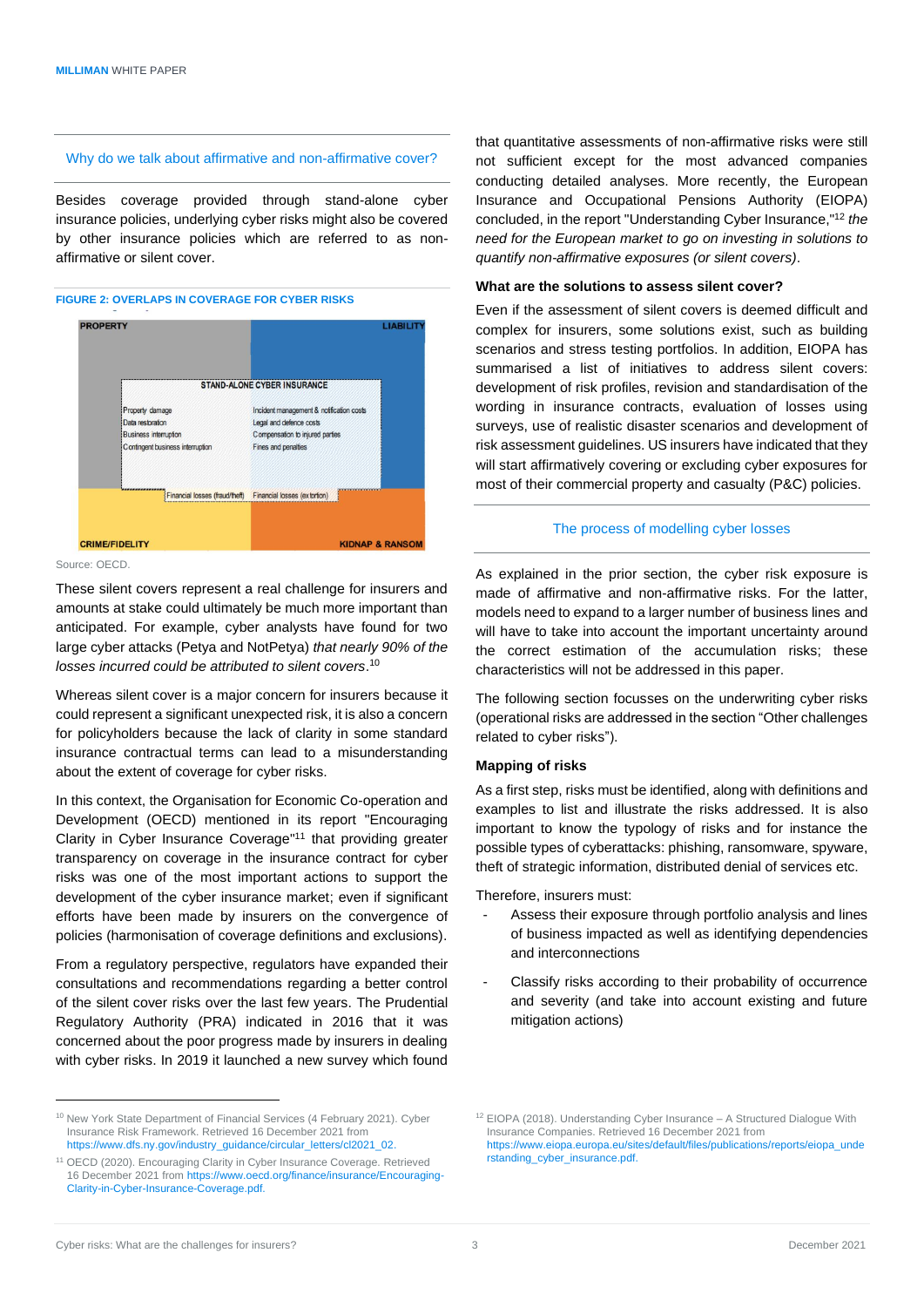Ultimately a mapping of risks can be established and be refined along with the following steps of modelling.

## **Identification of cause and effect dynamics**

This second part focusses on better understanding the risk. For several years now, the systematic integration of the cause-effect chain has been used in natural disaster modelling because it has allowed insurers to assess risks with greater accuracy, to transfer findings from data-rich regions to others with more sparse data and to better understand the process of loss generation.

When looking at cyber insurance, *the lack of big data sets and the permanent evolution of the risk landscape should encourage actors to consider this approach*.

The risk drivers affecting cyber losses are numerous and examples are illustrated in the table in Figure 3.

#### **FIGURE 3: EXAMPLES OF RISK DRIVERS**

| <b>Environment</b> | Causes                   | <b>Effects</b>       |
|--------------------|--------------------------|----------------------|
| New technologies   | Hacking                  | Covered<br>and       |
| New computer       | Human error              | noncovered losses    |
| legislation        | <b>Technical failure</b> | Market impact        |
| Electoral events   | Physical attack          | Policyholder default |
|                    | Natural events           | Reputation           |
|                    | Indirect events          | Cyber underwriting   |
|                    | $\cdots$                 | Cyber management     |
|                    |                          | $\cdots$             |

## **Data**

When it comes to modelling cyber risks, one of the main challenges remains the availability of data because there are very limited historical data sets of claims available (and would be claims not systematically reported). Hence the integration of expert judgement and external data will be a key factor in the modelling to improve the predictability of cyber risk losses.

To date, the majority of cyber risk claims data comes from the US. However, most cyberattacks go unreported because generally companies are not compelled or incentivised to report cyberattacks, so they are missing from the data. In France and in Europe, there is currently no public database that can be used for insurance modelling of this risk but *EIOPA intends to promote the development of a harmonised risk insurance system* and taxonomy to record cyber incidents to underpin the cyber underwriting model, *using a centralised, anonymised cyber incident database (per the French National Assembly)*.

After identifying the risks, its causes and effects and data availability, the next step is to select approaches to model the underlying risks. Two approaches are proposed below.

## **Examples of modelling approaches**

## Scenario-based approach

The scenario approach allows complex relationships between observable risk factors and losses to be taken into account. Three steps are defined below for this approach:

- 1. Setting up relevant scenarios: This step consists of building scenarios reflecting potential risk accumulations and taking into account the chains of cause and effect and other dynamics on a consistent and realistic basis. In particular, the following elements must be taken into account when building scenarios: trigger events, spatial timelines and consequences.
- 2. Estimated probabilities of the determined scenarios can be based on expert opinion and/or the observation of similar historical events identified beforehand: *The probability of occurrence of the scenario can also be estimated on the basis of frequency modelling*.
- 3. Link to the portfolio exposure: The modelled scenarios should be linked to the portfolio in order to model losses, which may require additional assumptions for the exposure measures.

## Frequency-severity approach

Frequency models: Among the models that can be considered, the Hawkes and epidemiological models are particularly suitable to the generation of losses for accumulation risks where interconnections and interdependencies are key factors.

Both models are particularly well suited for modelling contagion risks, which can be defined as a significant increase in intermarket correlations and connections after a shock. Contagion risks include cyber risk, as illustrated in Figure 4.

- Epidemiological models: They allow a detailed modelling of the existing links between the different insured populations and aim at establishing propagation scenarios.
- Hawkes models: These processes were initially developed for earthquakes and are used for counting claims just like Poisson processes. However, the latter are not adapted due to the observed accumulation when it comes to cyberattacks. Hawkes processes are able to detect self-excitation, which allows modelling of cluster effects, i.e., coming from the same origin. Moreover, clusters can also interact with each other; each event in a cluster increases the probability of the occurrence of new events in other clusters (for instance the banking sector with the insurance sector).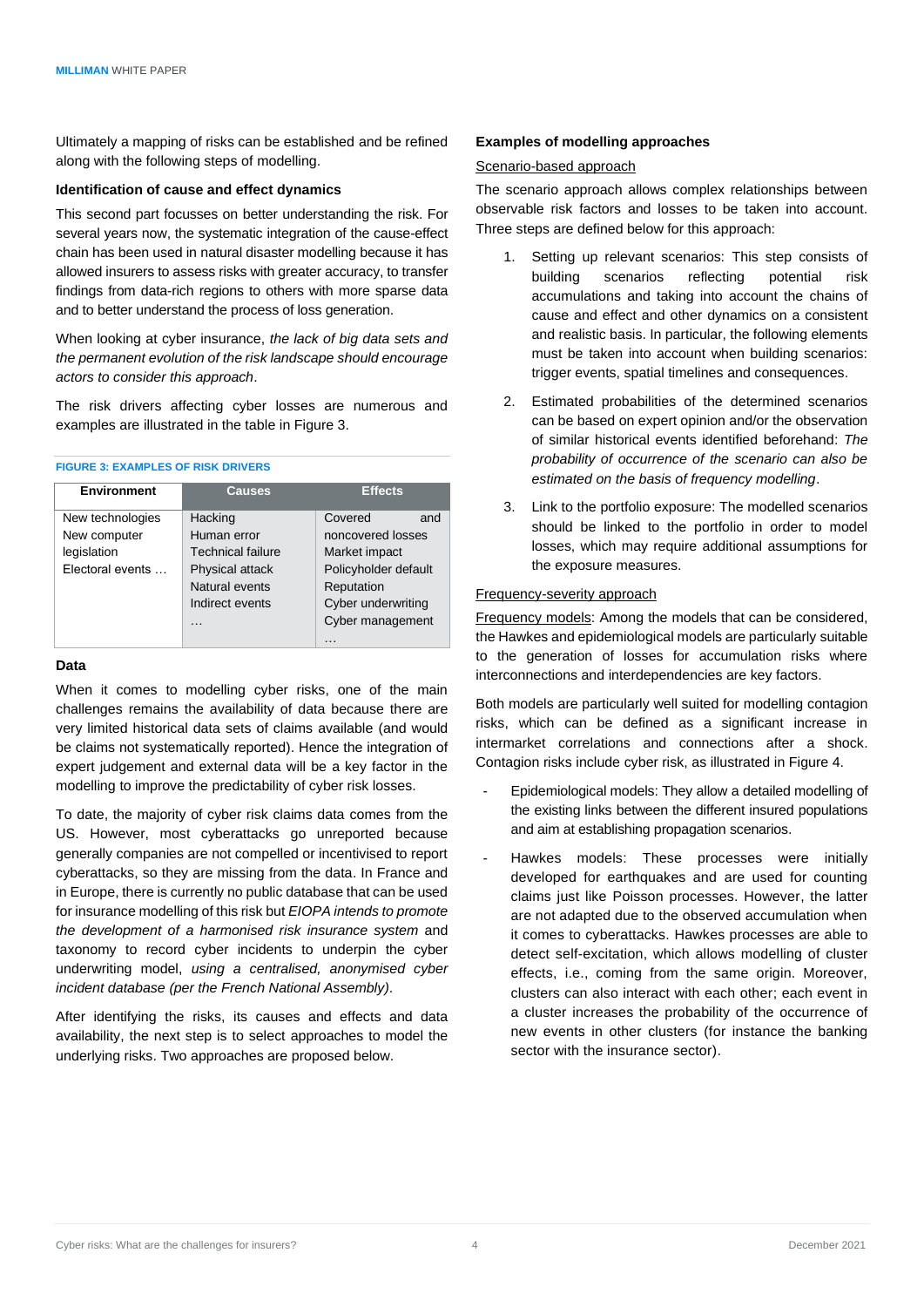#### **FIGURE 4: CONTAGION FOR CYBER RISKS**



#### Source: Milliman.

Severity models: The severity and development of the risk can be modelled by applying classical actuarial models—generalised linear models on gamma distribution, generalised Pareto distribution (GPD) or Classification and Regression Tree (CART) algorithms—to new models more specific to the cyber insurance. For example, proxy formulas can be used such as the model proposed by the Ponemon Institute, which expresses the cost of claims as a function of the volume of stolen data. Also, for instance, when GPDs result in a distribution of cyber claims with infinite tails (i.e., the risk is not insurable when policies have no limit of cover), then they can be combined with CART models to produce right-tailed homogeneous risk buckets before using GPD fitting (more details are available in the article "Cyber claim analysis through GPD Trees with applications to insurance" <sup>13</sup>).

The last step consists in generating losses from frequencyseverity models by taking into account the dependency between these two components, especially on extreme adverse scenarios. This is an additional challenge in comparision with classical models, becaise for adversarial risks like cyber the frequency and severity are not independent (this relation could be modelled for example by applying a factor fitted from the difference between the actual severity and modelled severity by frequency<sup>14</sup>).

Ultimately the frequency-severity models can also be calibrated on the basis of previously defined scenarios. The point can then be underlined that the *combination of scenario/statistical approaches can be an efficient solution to achieve a more accurate assessment of the risks*.

## Approaches to cyber risk modelling

#### **Underwriting cyber risk**

As presented in the previous section, multiple approaches exist to model cyber risks and the choice of approach should be made based on the conclusions of risk mapping, identification of causes and effects and the data collected.

For instance, the multivariate Hawkes process is well suited to capture self-excitation and interactions as detailed in the article "Multivariate Hawkes process for cyber insurance"<sup>15</sup> and these characteristics apply for instance to data breaches in cyber insurance.

In addition, the techniques used for modelling cyber risks can be extended for many accumulation risks, for instance in modelling COVID-19 impacts, as illustrated in the paper "Pandemic risk modelling in Solvency II internal models: Example of COVID-19,"<sup>16</sup> where susceptible, infectious and recovered (SIR) models are investigated to replicate the specificities of COVID-19.

## **FIGURE 5: EXAMPLES OF ACCUMULATIONS RISKS**



Source: Milliman.

## **Operational cyber risk**

The most common approach for insurers to assess their own cyber risks is handled through a scenario-based approach: multiple sets of scenarios are calibrated and tested. Statistical models can be used as an alternative to the scenario-based approach but it requires historical data for calibration, which is not always available when modelling a company's cyber risk. Modellers must then turn to industry data pools or expert opinion.

However, the limits of these approaches are twofold; first, there is no guarantee that external data fits with a company's own structure, and secondly expert judgement should be extrapolated into a loss probabilistic distribution function, which can be complex and must not be considered as robust statistical outputs.

<sup>&</sup>lt;sup>13</sup> Farkas, S. et al. [Cyber claim analysis through Generalized Pareto Regression](https://hal.archives-ouvertes.fr/hal-02118080v2) [Trees with applications to insurance.](https://hal.archives-ouvertes.fr/hal-02118080v2) HAL. Retrieved 16 December 2021 from https://hal.archives-ouvertes.fr/hal-02118080v2.

<sup>14</sup> Zhou, J. (May 2016). GLM With Correlated Frequency & Severity – An Ontario Persona Auto Application. Casualty Actuarial Society. Retrieved 16 December 2021 fro[m https://www.casact.org/sites/default/files/presentation](https://www.casact.org/sites/default/files/presentation%0b/spring_2016_presentations_c-9.pdf) [/spring\\_2016\\_presentations\\_c-9.pdf.](https://www.casact.org/sites/default/files/presentation%0b/spring_2016_presentations_c-9.pdf)

<sup>&</sup>lt;sup>15</sup> Bessy-Roland, Y. et al. (June 2020). Multivariate Hawkes process for cyber [insurance.](https://www.researchgate.net/publication/342246321_Multivariate_Hawkes_process_for_cyber_insurance) Annals of Actuarial Science, 15(1), 14-39. Retrieved 16 December 2021 fro[m https://www.researchgate.net/publication/342246321](https://www.researchgate.net/publication/342246321%0b_Multivariate_Hawkes_process_for_cyber_insurance) [\\_Multivariate\\_Hawkes\\_process\\_for\\_cyber\\_insurance.](https://www.researchgate.net/publication/342246321%0b_Multivariate_Hawkes_process_for_cyber_insurance)

<sup>16</sup> Boumezoued, A. & Titon, E. (March 2020). [Pandemic Risk Modelling in](https://fr.milliman.com/-/media/milliman/pdfs/articles/pandemic-risk-modelling.ashx)  [Solvency II Internal Models: Example of COVID-19.](https://fr.milliman.com/-/media/milliman/pdfs/articles/pandemic-risk-modelling.ashx) Milliman White Paper. Retrieved 16 December 2021 from https://fr.milliman.com/- /media/milliman/pdfs/articles/pandemic-risk-modelling.ashx.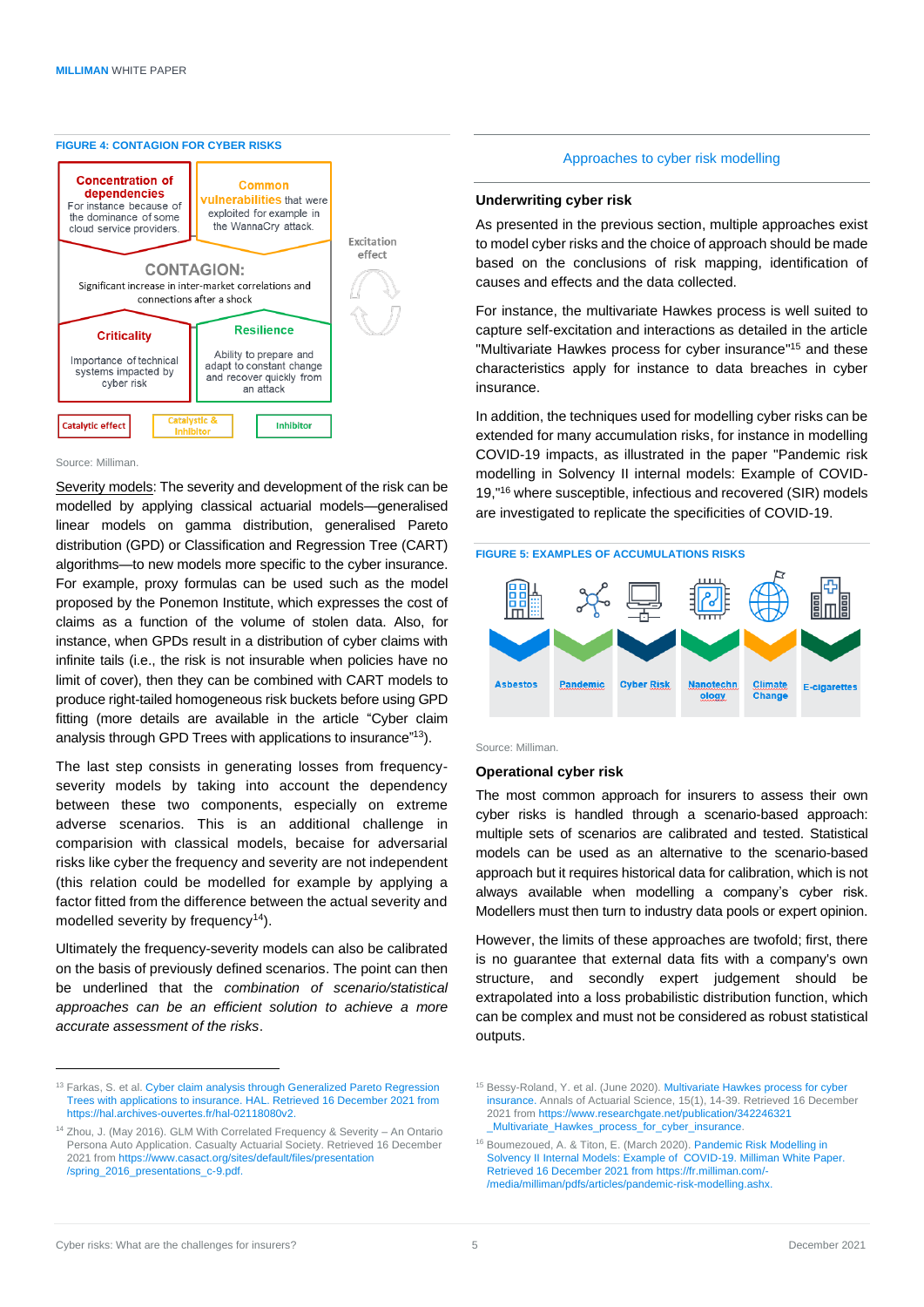*To overcome those limitations of traditional models, Milliman proposes that, through its tool CRisALIS*™, data-driven analyses such as expert-derived causal modelling and artificial intelligence (AI) can be used. In that case, this tool allows for a bespoke holistic forward-looking approach to model operational cyber risk.

More details on causal modelling are given in the Milliman paper "Know your blind spots."<sup>17</sup>

#### Other challenges related to cyber risks

## **The systemic nature cyber risk**

As introduced in this paper, cyber risks are a type of accumulation risk which means that some cyber events could damage many policies at the same time, causing massive losses to insurers, as explained in the Milliman paper "Could cyber risk be the next Big Short?"<sup>18</sup> For example, the SolarWind attack, an enterprise network software which was the subject of a massive cybersecurity attack, spread to the company's clients, including Microsoft and US government agencies.

The question remains regarding the capacity of the (re)insurance market to handle alone the cyber systemic risk or *whether government support is needed in cases of extreme events*. According to Gabriel Bernardiro (chairman of EIOPA from 2011 to 2021), the insurance industry does not have the capacity to deal alone with systemic cyber events. Hence some forms of government backstop associated with private reinsurance coverage could be established (with a focus on not leading the insurance market to take on an irresponsible levels of risk) to provide coverage in the event of a systemic cyber risk event of a scale that has not yet occurred (as exposed in the Milliman paper "Towards covering operating losses?" 19 regarding operating losses induced by COVID-19). This proposal has also been submitted by AXA, which calls for alliances with governments.

### **Setting up and improving the cyber insurance framework**

Evaluating systemic risks is an important and difficult challenge which should be comprised in a global framework. The latter is essential to ensure financial stability while underwriting (and managing) cyber insurance. Recently the New York State Department of Financial Services issued a cyber insurance risk framework with best practices, including:<sup>20</sup>

- Establish a formal cyber insurance risk strategy
- Manage and eliminate exposure to silent cyber
- Evaluate systemic risks
- Measure insured risks
- Educate insureds and insurance producers
- Obtain cybersecurity expertise

The last two elements emphasise the necessity of better understanding the cyber risk threats and impacts as detailed in the next paragraph. Moreover, insurers that do not write cyber insurance should still evaluate their exposures to cyber risks and take actions if necessary.

## **Better understanding of the cyber risk**

As illustrated in the EIOPA report "Understanding Cyber Insurance, <sup>21</sup> *a deeper understanding of cyber risk is still needed and is identified as the core challenge for the majority of insurers*.



Source: EIOPA.

It must be emphasised that all the work being done to better understand the risk should enable refinement of existing models and therefore help to tackle outcome challenges like quantifying risks, addressing silent risks or diminishing the risk of underpricing.

/media/Milliman/importedfiles/uploadedFiles/insight/2019/cyber-risk-bigshort ashx.

- <sup>19</sup> Pradat. E. et al. (July 2020)[. Towards covering operating losses?](https://us.milliman.com/-/media/milliman/pdfs/articles/tea-23-jul2020.ashx) The European Actuary. Retrieved 16 December 2021 from https://us.milliman.com/- /media/milliman/pdfs/articles/tea-23-jul2020.ashx.
- <sup>20</sup> New York State Department of Financial Services, op cit.
- <sup>21</sup> EIOPA, Understanding Cyber Insurance, op cit.

<sup>&</sup>lt;sup>17</sup> Harner, C., Beck, C. & Fleisher, B. (November 2020). Know Your Blind Spots. Milliman White Paper. Retrieved 16 December 2021 from https://www.milliman.com/-/media/milliman/pdfs/2021-articles/3-19-21-knowyour-cyber-blind-spots.ashx.

<sup>18</sup> Beck, C. & Harner, C. (March 2019)[. Could Cyber Risk Be the Next Big Short?](https://www.milliman.com/en/insight/could-cyber-risk-be-the-next-big-short) Milliman White Paper. Retrieved 16 December 2021 from https://www.milliman.com/en/insight/-